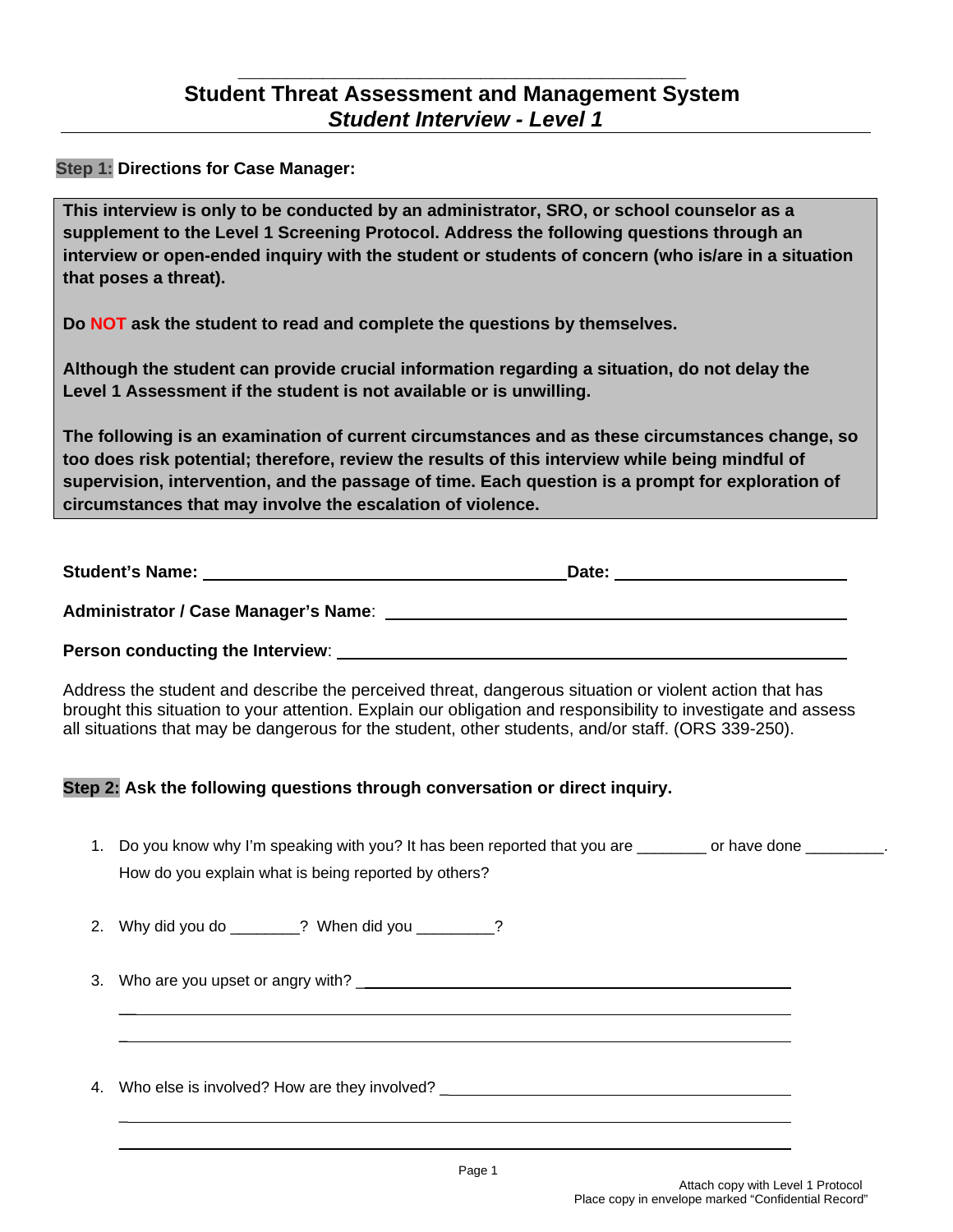5. Why do you think people are concerned? \_

\_  $\overline{a}$ 

\_  $\overline{a}$ 

\_  $\overline{a}$  $\overline{a}$ 

\_  $\overline{a}$ 

 $\overline{a}$  $\overline{a}$  $\overline{a}$ 

\_  $\overline{a}$ 

\_  $\overline{a}$ 

\_  $\overline{a}$  $\overline{a}$ 

- 6. Do you have a plan to hurt anyone, including yourself? Have you practiced or pretended to hurt others or yourself? If so, how? \_
- 7. Do you have weapons or are you trying to get weapons (including knives, swords, bats, explosives, etc.)?
- 8. Are there people or things that are stressing you or harming you (bullying, harassment, gang issues, school work, threats to you)? \_
- 9. Do you use any social media (e.g. Twitter, Snapchat, Instagram, Yik Yak, etc.)? Have you ever posted anything that others would be concerned about? Would you be willing to let me see your account activity?
- 10. How is school? Do you have anyone you trust (education staff, relative, adult within the community) and can you talk with them about this situation? \_
- 11. What are some good things going on in your life? Are you involved in sports, clubs, recreational activities, art, music, church, scouts, etc.? \_

12. Who are your friends? Are they helpful and positive or are they encouraging you to be aggressive?